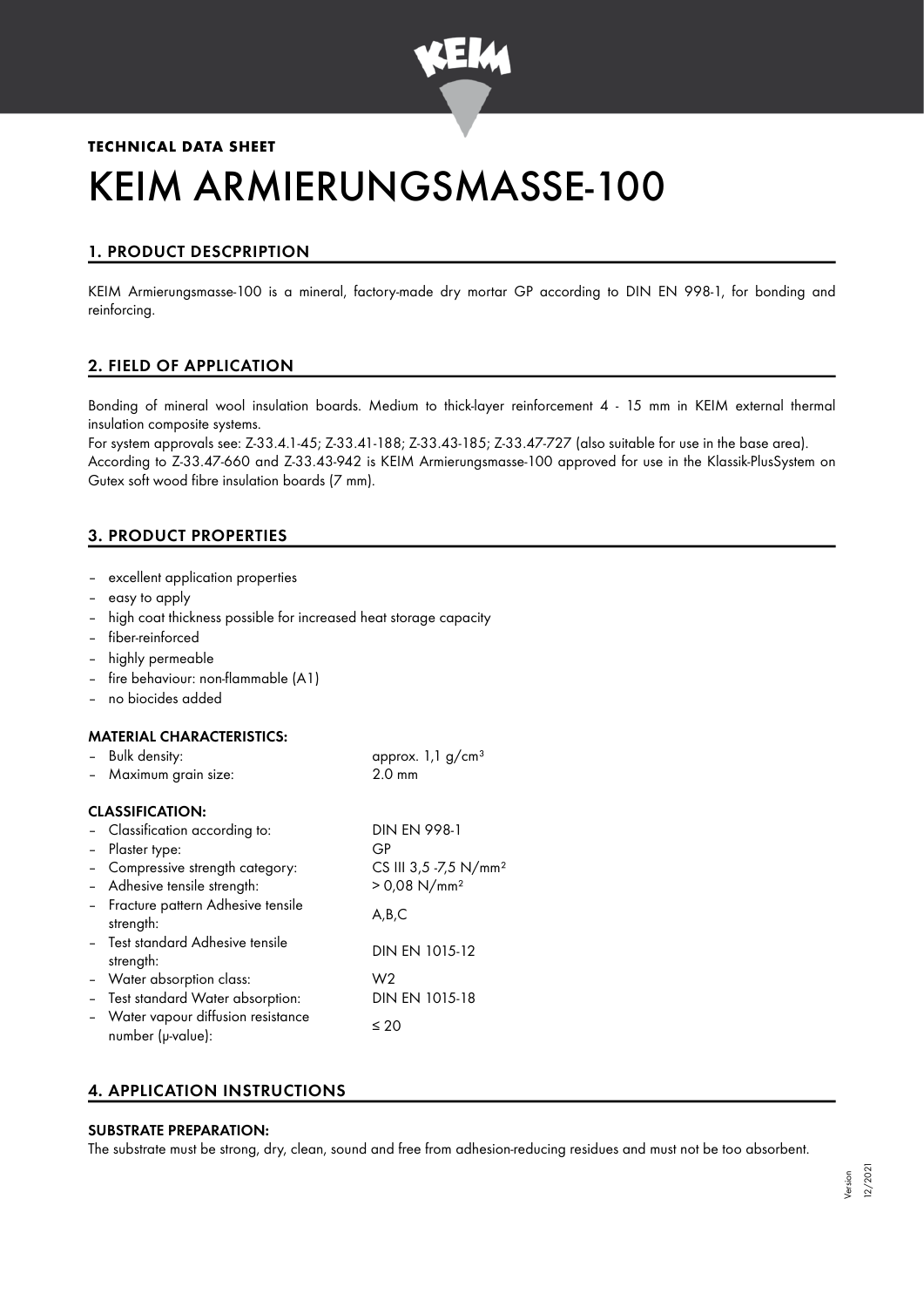## APPLICATION CONDITIONS:

The substrate must be strong, dry, clean, sound and free from adhesion-reducing residues and must not be too absorbent.

#### PREPARATION OF MATERIAL / MIXING & CONVEYING:

KEIM Armierungsmasse-100 can be mixed with a continuous mixer. The water quantity must be adjusted to the processing consistency and the material must be stirred briefly with a power stirrer after a maturing time of a few minutes before hand application. Mortar pumps with variable flow rates are suitable for machine application of the mortar mixed in the continuous mixer (e.g. Speedy P 15). Maximum conveying length should not exceed 40 m. KEIM Armierungsmasse-100 can also be mixed and processed with mixing pumps (e.g. G4). Screw pumps with a flow rate adapted to the application rate should be used. The max. conveying length should not exceed 30 m and the conveying height should not exceed . From 6 m conveying height, the use of a hose with a diameter ≥ 35 mm is recommended.

### APPLICATION:

Application method with stainless steel trowel or notched trowel, or mechanically.

#### GLUING:

Apply the system's adhesive mortar to the insulation panels using the bead-and-dot method, ensuring an adhesion of ≥ 40 %. General instruction with regard to gluing: Do not apply adhesive to the panel joints. Der Klebemörtel darf auch teilflächig auf den Untergrund aufgetragen werden, in diesem Fall müssen mindestens 50% des Untergrundes mit Klebewülsten bedeckt sein. Die Klebewülste müssen mindestens 5 cm breit und mittig mindestens 1cm dick sein und den Achsabstand von 10 cm nicht überschreiten. Die Steinwolle-Dämmplatte muss unverzüglich in den frischen Klebemörtel eingeschwommen werden, um eine vollflächige Verklebung zu erzielen. In the case of Speedrock II lamellas, the KEIM Armierungsmasse-100 may also be applied to the substrate in the form of a bead, spacing of the adhesive beads max. 10 cm; at least 60 % of the surface must be covered with mortar strips. There is no bonding permitted in the KEIM XPor system!

#### REINFORCEMENT:

Apply KEIM Armierungsmasse-100 evenly to the insulation panels by machine or manually with a stainless steel trowel. Embed system-specific reinforcing mesh, overlap 10 cm at the edges and overcoat wet-in-wet with KEIM Armierungsmasse-100. Necessary cuts into the mesh, e.g. at scaffold anchors, are to be covered with an additional strip of mesh. The system-specific KEIM Glasfaser-Gittermatte (glass fiber mesh) should be placed in the upper third and fully embedded. In the corner area of building openings, additionally embed a KEIM Diagonalarmierung. Refer to and observe the specifications for layer thickness from the system approval used.

#### AFTERTREATMENT:

KEIM Armierungsmasse-100 must be protected from drying out too quickly due to sun or wind, or kept moist if necessary.

#### SETTING TIME:

at least 1 day per mm render thickness (depending on temperature and relative humidity). When recoating with mineral diffusion-open textured plasters and layer thicknesses of the reinforcement layer up to approx. 6 mm, recoating with mineral textured plasters can be carried out after 3 days at the earliest, depending on the weather.

## CONSUMPTION:

approx. 1,1 kg/m² per mm for reinforcement.

approx. 3,5 kg/m² zum Kleben der Platten.

These material consumption values are guide values for smooth substrates. Exact consumption values must be determined by means of test areas.

## CLEANING OF TOOLS:

Clean immediately with water.

## 5. PACKAGING

| <b>Container content</b> | Unit of measure | Quantity on pallet | Type of container |
|--------------------------|-----------------|--------------------|-------------------|
| ົ                        | ĸα              |                    | baa               |